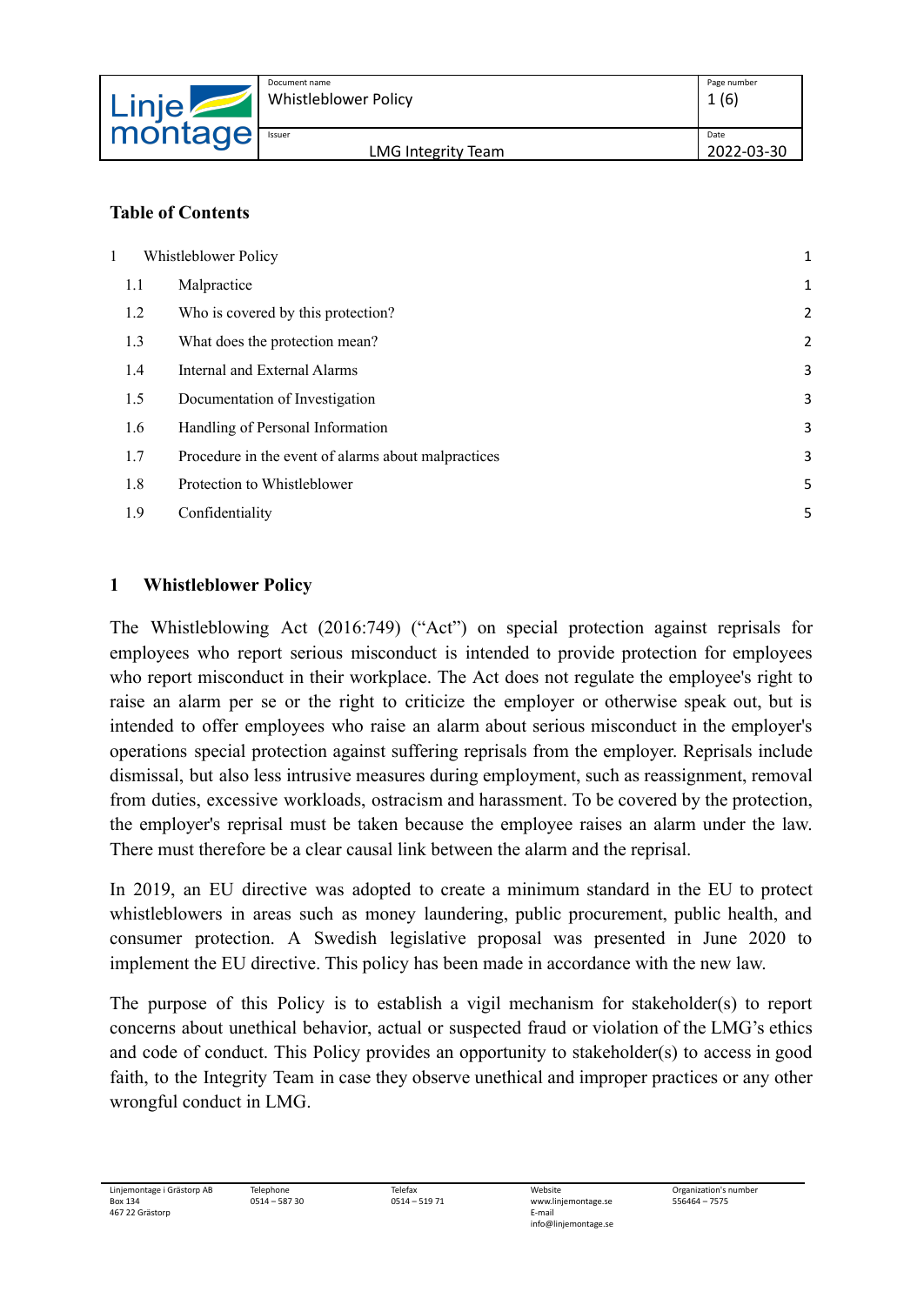| <b>Linje</b> | Document name<br><b>Whistleblower Policy</b> | Page number<br>2(6) |
|--------------|----------------------------------------------|---------------------|
| montaget     | Issuer<br><b>LMG Integrity Team</b>          | Date<br>2022-03-30  |

## <span id="page-1-0"></span>**1.1 Malpractice**

The law is aimed at reporting "wrongdoing in which there is a public interest in disclosure." This means that there are relatively high requirements as to the type of irregularities and wrongdoing to be covered by the protection. Workplace disputes, general expressions of dissatisfaction and the like should not constitute wrongdoing covered by the Act's special protection.

The information reported should be of interest to a wider group of people, not just the whistleblower, and there should be a legitimate interest in the information coming to light. Such misconduct in the employer's business includes criminal acts such as fraud, embezzlement, breach of trust, and corrupt acts such as bribery and environmental crime. Other types of misconduct are also covered by the regulation - these should be qualified breaches of applicable standards and regulations or major shortcomings in the business in general. Examples of such malpractices are violations of fundamental rights and freedoms, risks to life, safety and health, and damage to the environment.

Any violation of the Company's policies, including without limitation, Anti-Corruption Policy, shall be considered a malpractice the reporting whereof shall be covered under this policy.

# <span id="page-1-1"></span>**1.2 Who is covered by this protection?**

The protection extends not only to internal stakeholders of LMG (LMG and all its subsidiaries), but also to external stakeholders like job applicants, former employees, shareholders active in the company, business partners, consultants and interns, etc. The protection also extends to persons who assist in the reporting process or who are related to the reporting person.

The protection does not apply if a person knowingly reports false information. However, the protection applies even if the information reported turns out to be false if the whistleblower had reasonable grounds to believe that the information was true when it was reported.

The protection of the law does not apply to workers who, by raising the alarm, commit a crime.

No individual or body associated with it can waive compliance with this policy. All the director(s) /stakeholder(s) in each of the jurisdictions in which LMG operates are expected to follow this policy in addition to the applicable laws and regulations of the respective jurisdiction.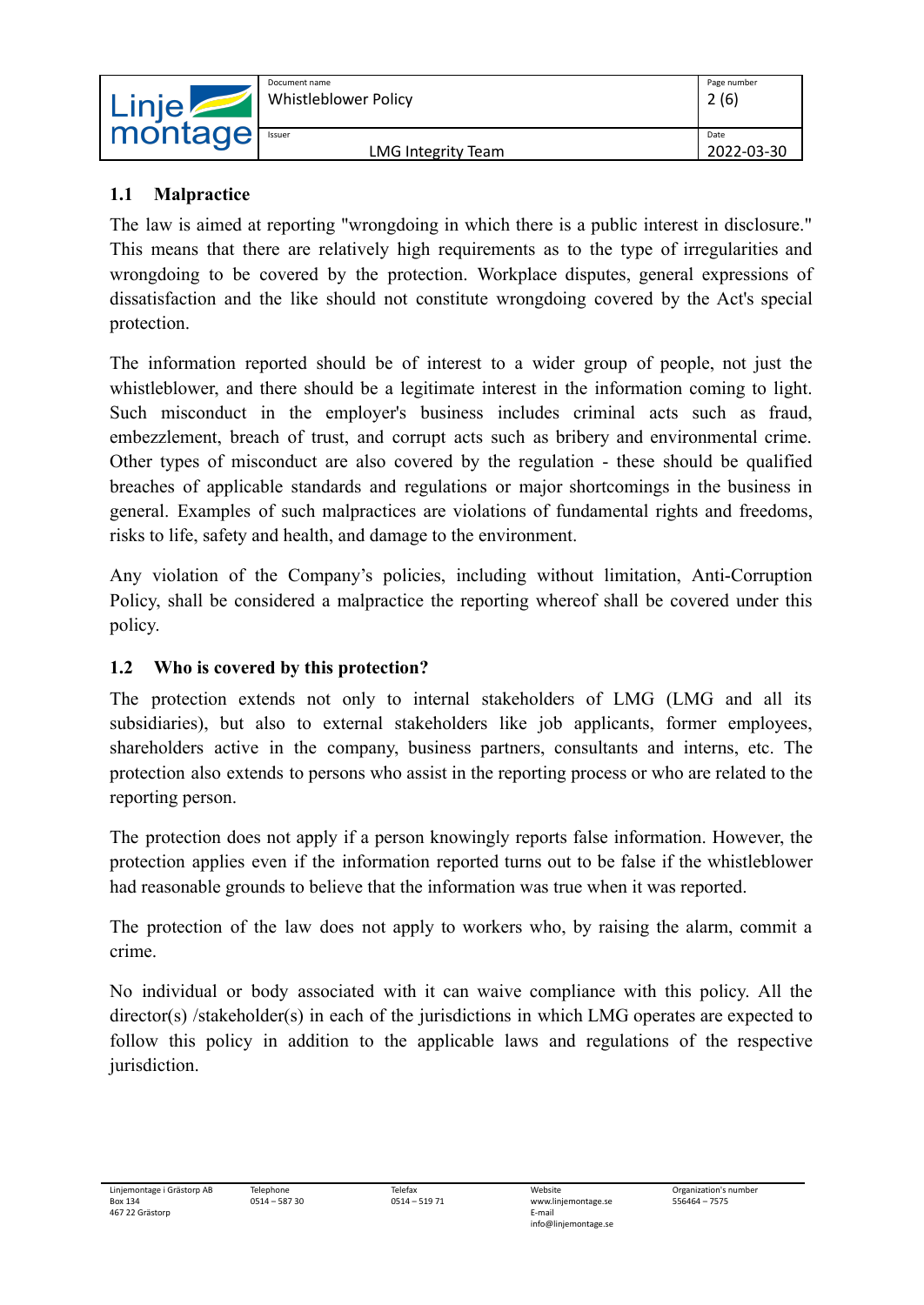| $\mathsf{\_}$ inje $\mathsf{\Gamma}$ | <b>Whistleblower Policy</b>  | Page number<br>3(6) |
|--------------------------------------|------------------------------|---------------------|
| montage                              | Issuer<br>LMG Integrity Team | Date<br>2022-03-30  |

### <span id="page-2-0"></span>**1.3 What does the protection mean?**

Those who report wrongdoing should not be at risk of reprisals or other negative consequences.

Reprisals includes various forms of punishment, retaliation and reprimands, such as dismissal, reassignment, excessive workload, reduction of benefits, ostracism at work and lack of pay increase. It is sufficient that there is a risk of negative consequences for the reporting person. The risk need not have materialised.

An employer who violates the prohibition of reprisal or who has prevented or attempted to prevent reporting may be liable to corrective actions.

The person appointed to handle the reporting (see below under "Procedure in the event of alarms about malpractices within LMG") is independent in the performance of his/her duties. This means, among other things, that the designated person must be able to independently assess how the information should be handled and that no one can request to see the information that has been reported.

Stakeholders who are subjected to reprisals by their employer in violation of the law are entitled to both financial and general damages.

# <span id="page-2-1"></span>**1.4 Internal and External Alarms**

In order to be covered by the protection against reprisals, it is essential that the stakeholder puts forward concrete allegations of wrongdoing. The protection will apply to both internal and external complaints.

*Internal alarms* refer to alarms directly to the employer or a representative of the employer or that the employee uses internal routines for reporting that apply at the workplace.

*External alarms* refer to an employee sounding an alarm by publishing information or providing information for publication, or by contacting an authority. As a starting point, the employee must also first have alerted internally without the employer taking reasonable measures.

#### <span id="page-2-2"></span>**1.5 Documentation of Investigation**

- a. LMG shall document the reporting of each misconduct and the actions taken as a result of such reporting (allegation tracker). LMG shall treat all information related to the identity of the reporting person confidentially and in accordance with applicable law.
- b. Based on the facts provided by the whistle-blower, the Integrity Team shall initiate preliminary enquiry;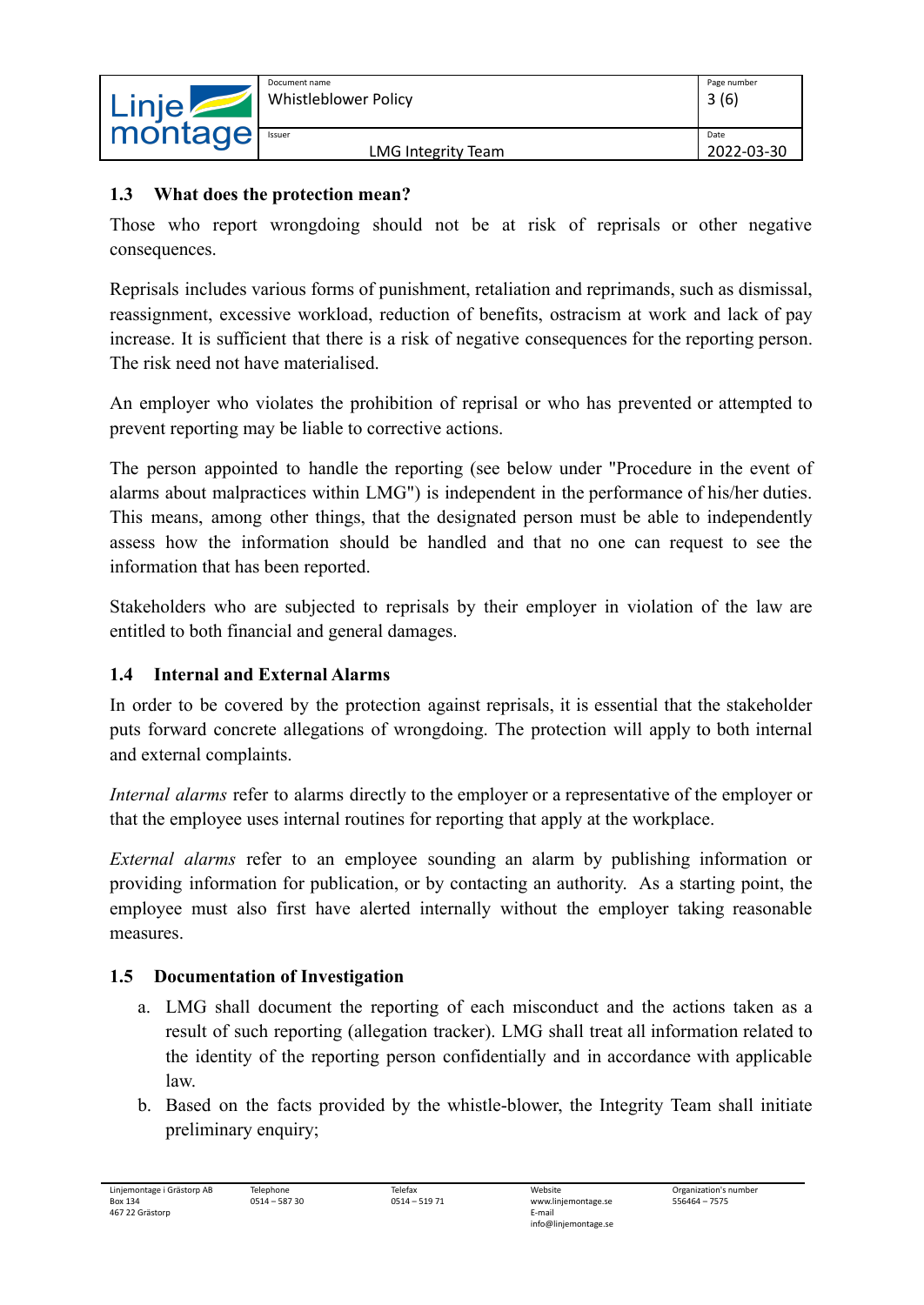| $\mathsf{Line}\,$ | Document name<br><b>Whistleblower Policy</b> | Page number<br>4(6) |
|-------------------|----------------------------------------------|---------------------|
| montage           | Issuer                                       | Date                |
|                   | LMG Integrity Team                           | 2022-03-30          |

- c. If the preliminary enquiry indicates that further investigation shall be necessary, the Integrity Team shall initiate an investigation;
- d. Based on the result of the investigation, further action may be identified and implemented by the Integrity Team.

## <span id="page-3-0"></span>**1.6 Handling of Personal Information**

Personal data processed within the whistleblowing system may be of a privacy-sensitive nature. The processing of personal data shall be carried out in accordance with the existing data protection framework. Personal data in a case shall be deleted when they are no longer necessary, but no later than two years after the processing of the data in the case has ended.

#### <span id="page-3-1"></span>**1.7 Procedure in the event of alarms about malpractices**

- 1. All stakeholder(s) must report in good faith or on the basis of a reasonable belief attempted, suspected and actual bribery, or any violation as soon as possible. Failure to promptly raise a known or suspected violation is considered an unethical behaviour.
- 2. Contact the HR Manager Elenore Röing by email or phone and inform her of the misconduct you wish to report. Email: visselblåsare@linjemontage.se or mobile: 0790-605518.
- 3. Upon receipt of the complaint, the HR manager will document the information provided by the stakeholder and assess how to handle the information further.
- 4. The HR manager will initiate action in the event of misconduct.
- 5. The HR manager will give feedback to the person who has reported the incident.
- 6. If reporting in accordance with the above is deemed not to be possible, reporting may be made directly to the LMG Board. In this case, please report to Hitesh Kumbhat, hitesh.kumbhat@kalpatarupower.se or mobile: 070-250 75 57.
- 7. One can also file the complaint by sending an email to  $abms@kalpatarupower.com$ .
- 8. One can also send a complaint letter in a sealed envelope marked **"Private and Confidential"** to the Chairman of the Audit Committee, Kalpataru Power Transmission Limited, 101, Part III, G.I.D.C Estate, Sector 28, Gandhinagar -382028, Gujarat, India.
- 9. If reporting has taken place in accordance with the above and this does not help to remedy the situation, reporting may be made externally to the Swedish Work Environment Authority (Sw. Arbetsmiljöverket). If you have any questions about the procedure, please contact Elenore Röing, HR.
- 10. Although a whistle-blower is not required to furnish any more information than what they wishes to disclose, certain information is important for the Company to effectively evaluate and investigate the complaint.Hence, it is suggested that the below information is provided, if available:
	- a. The parties involved;
	- b. The sector of the Company where it happened (division, office);
	- c. When did it happen: a date or a period of time;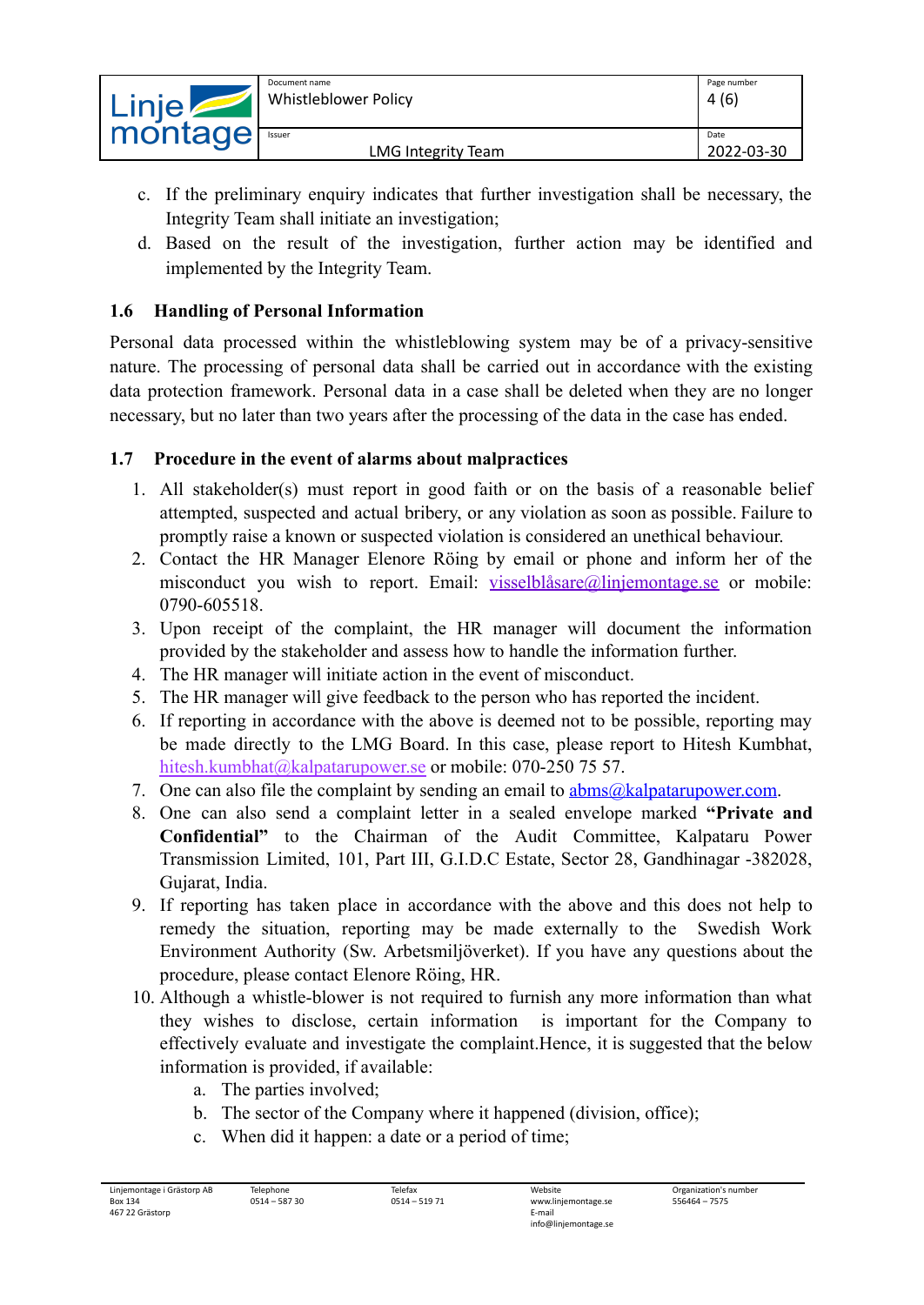- d. Type of concern (what happened);
- e. Submit proof or identify where proof can be found, if available;
- f. Whom to contact for more information, if anyone; and /or
- g. Prior efforts to address the problem, if any.
- 11. In the event a director wishes to raise a complaint or disclosure under this Policy, he/ she shall consult the Chairman of the Board or the Chief Ethics Officer of Kalpataru Power Transmission Limited. All such complaint or disclosure by director(s) shall be taken forward as per the directions of Chairman of the Board or the Chief Ethics Officer of Kalpataru Power Transmission Limited.
- 12. In the event the complaint or disclosure is in conflict of interest with members of the Integrity team, the Whistleblower may send a complaint letter/ email to Chairman of the Board or the Chief Ethics Officer of Kalpataru Power Transmission Limited. In exceptional or appropriate cases including when the Whistleblower believe that his/her concern is not being properly addressed or investigated, Chairman of the Board or the Chief Ethics Officer of Kalpataru Power Transmission Limited is authorized to prescribe suitable directions in this regard.
- 13. Any stakeholder(s) who observe any unethical and improper Practices or alleged wrongful conduct shall make a disclosure and is encouranged to report this as soon as possible. The Integrity Team shall acknowledge receipt of the complaint/disclosure to the Whistleblower within seven (7) days of the receipt of the complaint/disclosure.

# <span id="page-4-0"></span>**1.8 Protection to Whistleblower**

LMG has a strict no retaliation policy and shall not tolerate any kind of retaliation, discrimination or disciplinary action (e.g. by threats, isolation, demotion, withholding of payments, discrimination during procurement to pay process, preventing advancement, transfer, dismissal, bullying, victimization, or other forms of harassment) by any directors/ stakeholder(s) against anyone who refuses to participate in bribery based activities and/ or who, in good faith, reports any non-compliance/ violation(s). LMG endeavors to provide a framework to promote secured and result oriented whistle-blowing.

LMG shall provide complete protection to director(s) /stakeholder(s) who have raised concern(s) against any form of victimization. Anyone who reports a complaint under this Policy will not be at risk of suffering any form of reprisal or retaliation. Retaliation includes discrimination, reprisal, harassment or vengeance.

If any Stakeholder who makes a disclosure or complaint in Good faith, believes that he/she is being, subjected to discrimination, retaliation or harassment for having made a report under this Policy, he/she must immediately report those facts to Integrity team. It is imperative that such Stakeholder bring the matter to the Company's attention promptly so that any concern of reprisal, discrimination or adverse employment/contractual consequences can be investigated and addressed promptly and appropriately

Telefax 0514 – 519 71